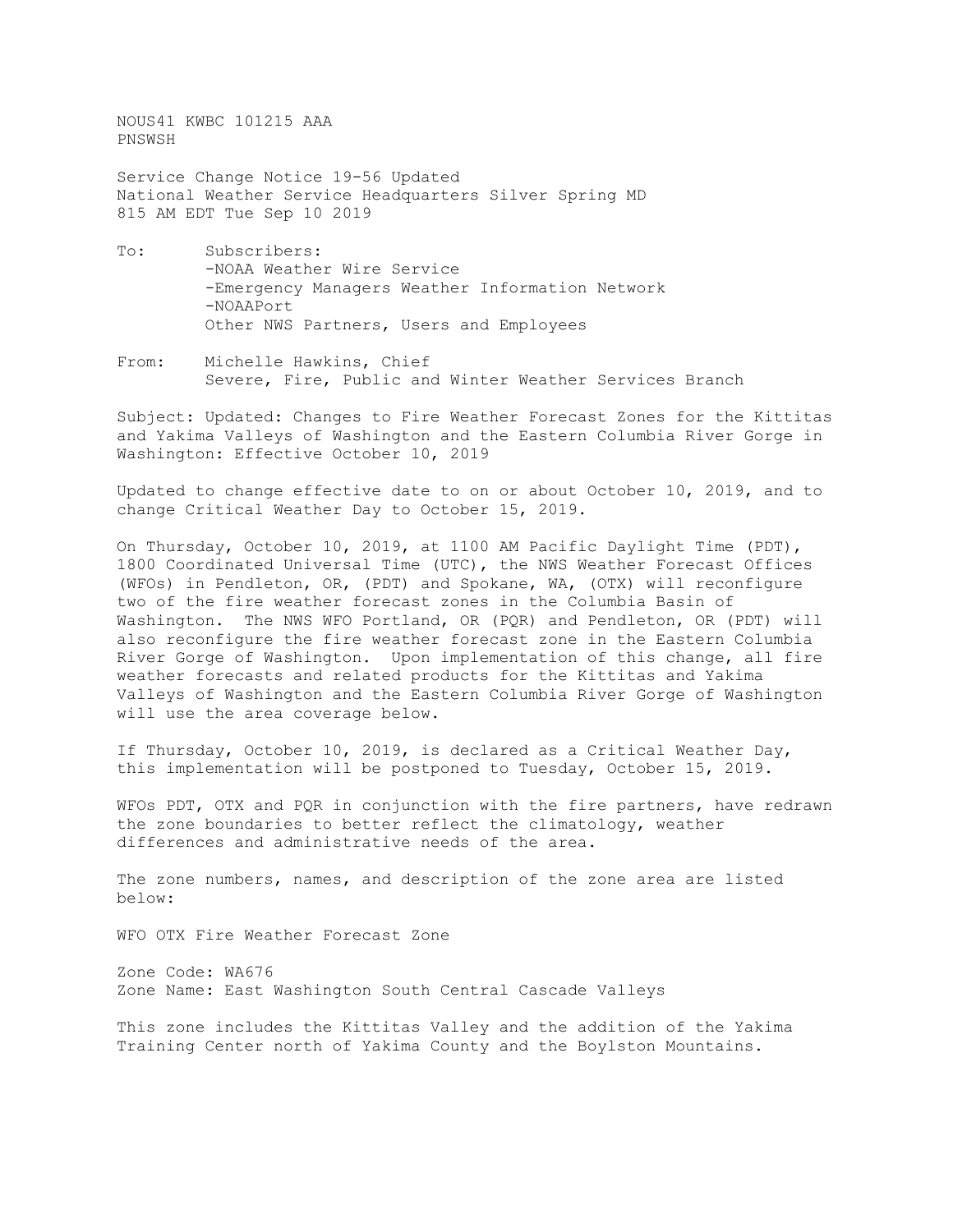WFO PDT Fire Weather Forecast Zones

Zone Code: WA675 Zone Name: East Washington Southern Columbia Basin

This zone includes the Yakima Valley and the Yakima Training Center south of Kittitas County as well as the Rattlesnake Hills and the Saddle Mountain National Refuge. The Yakima Training Center north of Yakima County has been annexed into WA676.

Zone Code: WA639 Zone Name: Eastern Columbia River Gorge

This zone includes the Eastern Columbia River Gorge of Washington and the east slopes of the southern Washington Cascades of Klickitat County and will now include the Columbia River Gorge from the mouth of the Little White Salmon River east to Underwood in Skamania County.

WFO PQR Fire Weather Forecast Zones

Zone Code: WA660 Zone Name: South Washington Cascades and Foothills

This zone includes the Wind River and St. Helens Ranger Districts and the Gifford Pinchot National Forest as well as the Washington Department of Natural Resources protected Cascade and Green Mountain foothills. The Columbia River Gorge from the mouth of the Little White Salmon River east to Underwood in Skamania County has been annexed into WA639.

NWS partners and users will need to make necessary changes to their communications systems to accommodate these fire weather forecast zone changes.

Updated fire weather zone shapefiles are online at: <https://www.weather.gov/gis/FireZones>

A graphical depiction of this change is online at: [https://www.weather.gov/pdt/firewx\\_zone\\_changes\\_2019](https://www.weather.gov/pdt/firewx_zone_changes_2019)

For more information, please contact:

Marc Austin Warning Coordination Meteorologist Pendleton, OR 541-276-7832 [marc.austin@noaa.gov](mailto:marc.austin@noaa.gov)

Andrew Brown Warning Coordination Meteorologist Spokane, WA 509-353-2367 [andrew.brown@noaa.gov](mailto:andrew.brown@noaa.gov)